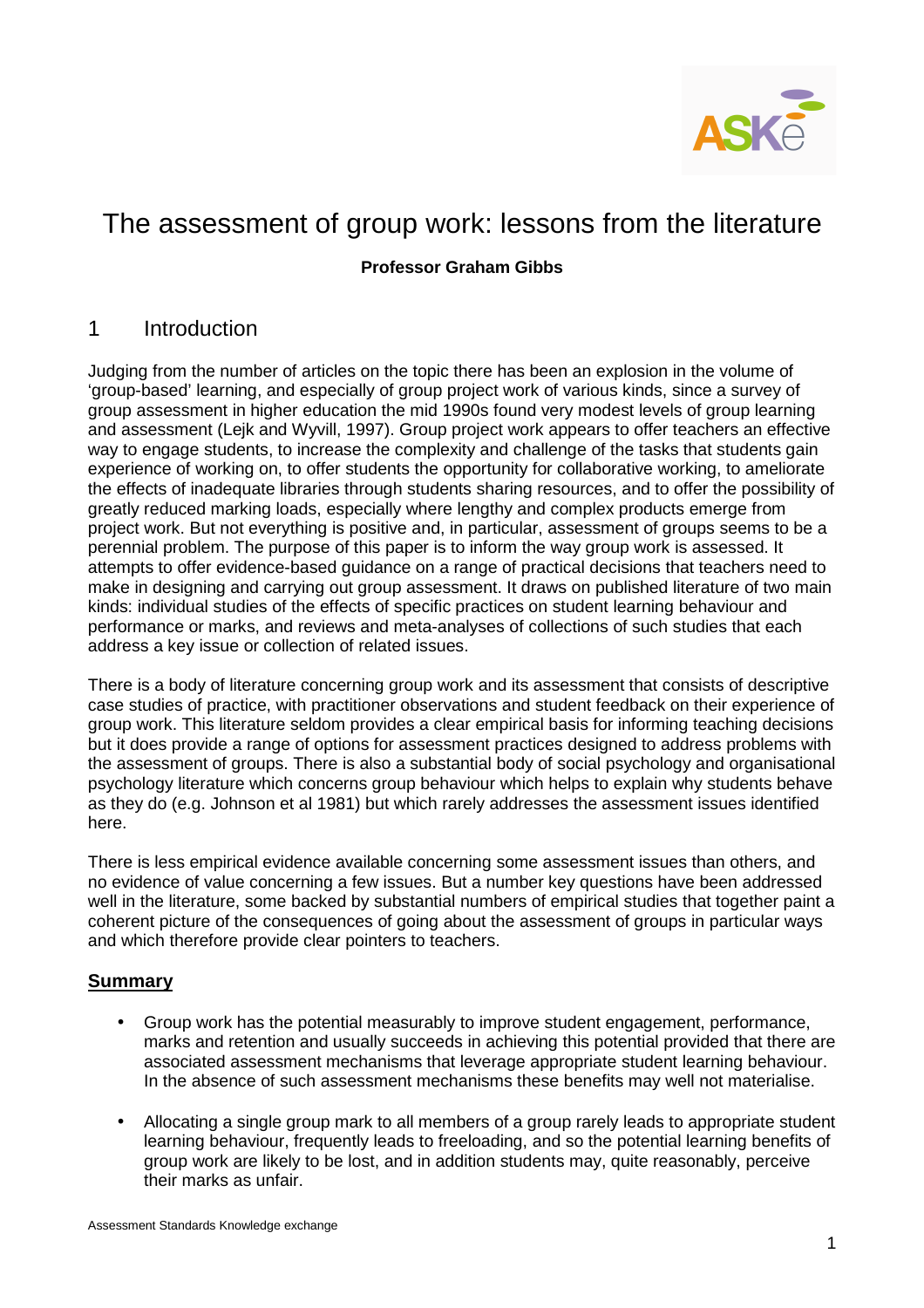- There are a range of mechanisms that allocate differential marks to individual students within a group which are perceived as fair, and which result in more appropriate student learning behaviour and so have the potential to reap the educational benefits of group work. These mechanisms are described in detail in the literature, including detailed variations. Teachers new to assessing group work have plenty of well documented options, including on-line systems, and do not need to invent their own mechanisms.
- Clear allocation of understandable sub-components of the group task to individuals, by the teacher or through students having the project management skills to do this for themselves, improves individual responsibility for these sub-components.
- If groups are too large, individual motivation and effort can be less than if students had studied alone, and associated mechanisms such as peer assessment are likely to be conducted with less seriousness and reliability.
- Streaming groups raises group marks for the groups of better students and reduces the marks of the groups of weaker students, including on subsequent individual assessments. So it is better to create mixed ability groups provided assessment works in such a way that the better students can benefit from their greater contribution.
- If group tasks are short in duration, culturally homogeneous groups perform better. With longer and more complex tasks cultural heterogeneity leads to equivalent or better group performance. Home students' marks are not dragged down by having international students in their group. Group marks in heterogeneous groups are best predicted by the ability of the best student in the group, rather than by the weakest student or by the average ability of students in the group.
- Gender effects on student behaviour and performance with assessed group work have been identified, but most of these effects are inconsistent across different studies, with the exception that female students on average outperform male students at 'group maintenance' functions.
- Groups produce better work than do individuals but whether group work produces inappropriately high average marks depends on context variables, especially the experience of the teacher in setting a group task of appropriately calibrated difficulty and the experience of the marker in calibrating standards that take the greater achievement of groups into account. Higher marks for group work are likely but not inevitable.
- Group work often produces a narrow range of marks for both groups and individual students but there are several mechanisms which can contribute to producing a reasonable spread of marks for individuals, including peer assessment undertaken anonymously.
- Peer assessment of the contribution of others within a group can be reasonably reliable but is better restricted to global judgements of conventional academic tasks rather than multiple judgements against detailed criteria or judgements of professional skills. Peer marks are more reliable (and with a wider spread) when the marker knows the student being marked but the student being marked does not know who is marking them. Students learn from peer assessment.
- There are simple mechanisms which avoid almost all of the potential pitfalls of group based assessment, especially through separating formative assessment of group work from subsequent summative assessment of individuals.
- The extent to which group assessment problems are evident, the extent to which assessment mechanisms have the desired positive effects on student learning behaviour, and the seriousness with which peer marking is undertaken in implementing these mechanisms, are all in part a consequence of the learning milieu the teacher has created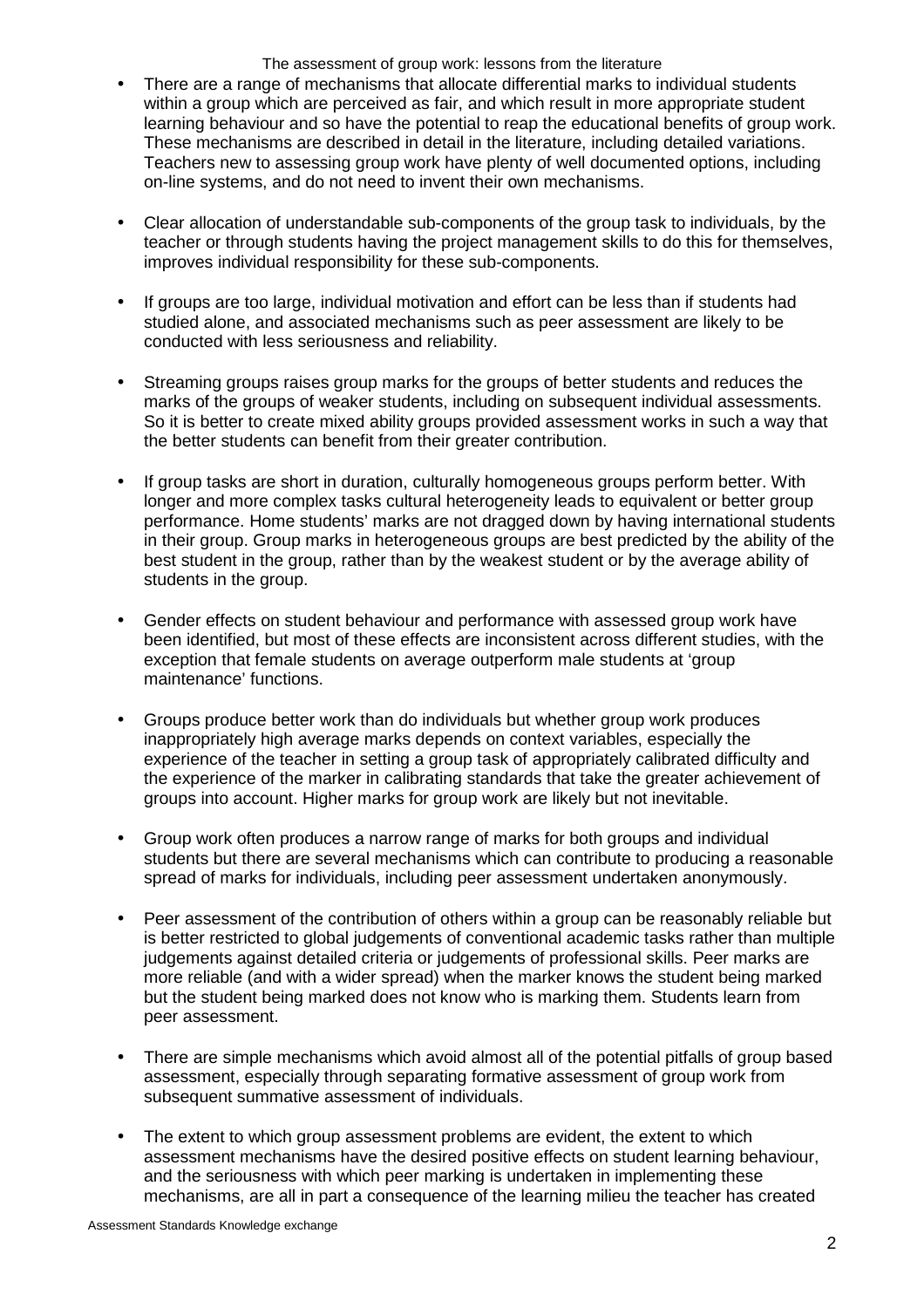The assessment of group work: lessons from the literature and the extent to which students react responsibly within this milieu. In a healthy learning milieu there may be no group assessment problem that requires attention.

# 2 Realising the benefits of group based learning

The benefits to students of group based study and group project work have been comprehensively demonstrated both in general (Johnson et al 1991) and in many varied specific contexts. Metaanalyses of large numbers of studies of the implementation of small group learning within individual discipline areas usually show large positive impacts on student performance, marks, attitudes towards learning and persistence or retention. For example Springer et al, (1999) reviewed 383 studies and on the basis of the evidence supported "widespread implementation of small-group learning" (p21) in undergraduate education in the three disciplines studied. Problem based learning (PBL) also invariably uses learning in groups and again meta-analyses of studies comparing PBL with other pedagogies show consistent benefits to student learning processes (such as the extent to which students adopt a deep approach) and outcomes (such as marks) from PBL (see Dochy et al, 2003, for a recent review).

Conclusions from studies of the educational benefits of group based study of various kinds, where students are assessed individually, are so consistent that details of the studies from which these conclusions are drawn need not be discussed here. Rather this review focuses on the assessment challenges that confront teachers once they have decided to use forms of group based study or group project work in order to reap its educational benefits, informed by the available empirical evidence concerning attempts to overcome or by-pass the potential pitfalls of assessment involving groups. These potential pitfalls can be severe and are reported with monotonous regularity in descriptive accounts of assessment of group work. They usually require attention if group work is not to produce worse rather than better educational outcomes for at least some members of the group. For example there can be a sizable decrease in individual effort when working in groups compared with individual work, where there is no marking mechanism to identify the contribution of individuals (Latane et al 1979).

Such problems are not inevitable. For example White et al (2005) report the development and use of three questionnaires to evaluate assessment of group work: Feelings Towards Group Work (Cantwell and Andrews, 2002); Attitudes Towards Peer Evaluation, and Attitudes Towards Group Assessment. Students' attitudes were found to become more positive after experiencing group project work in which all students received an un-moderated group mark. As White et al conclude, this is not the negative picture which is commonly reported (e.g. Barfield, 2003; Gatfield, 1999) and possible explanations for good outcomes without elaborate assessment methods are discussed below.

The problem of allocating fair marks to individuals within groups in ways which leverage appropriate group learning behaviour, and so maximise the potential educational gains of group work, is the focus of a large proportion of the higher education literature on assessing group work. Some of the most common approaches to tackling this issue, such as using peer assessment within groups, have been the subject of reviews of a range of studies.

Most of the literature on the benefits of forms of group based learning other than group project work involves assessment of individuals after the group based learning is complete, and so avoid most of the potential problems associated with assessing the product of group work (such as a group report or design) and then redistributing marks to individuals in some way afterwards.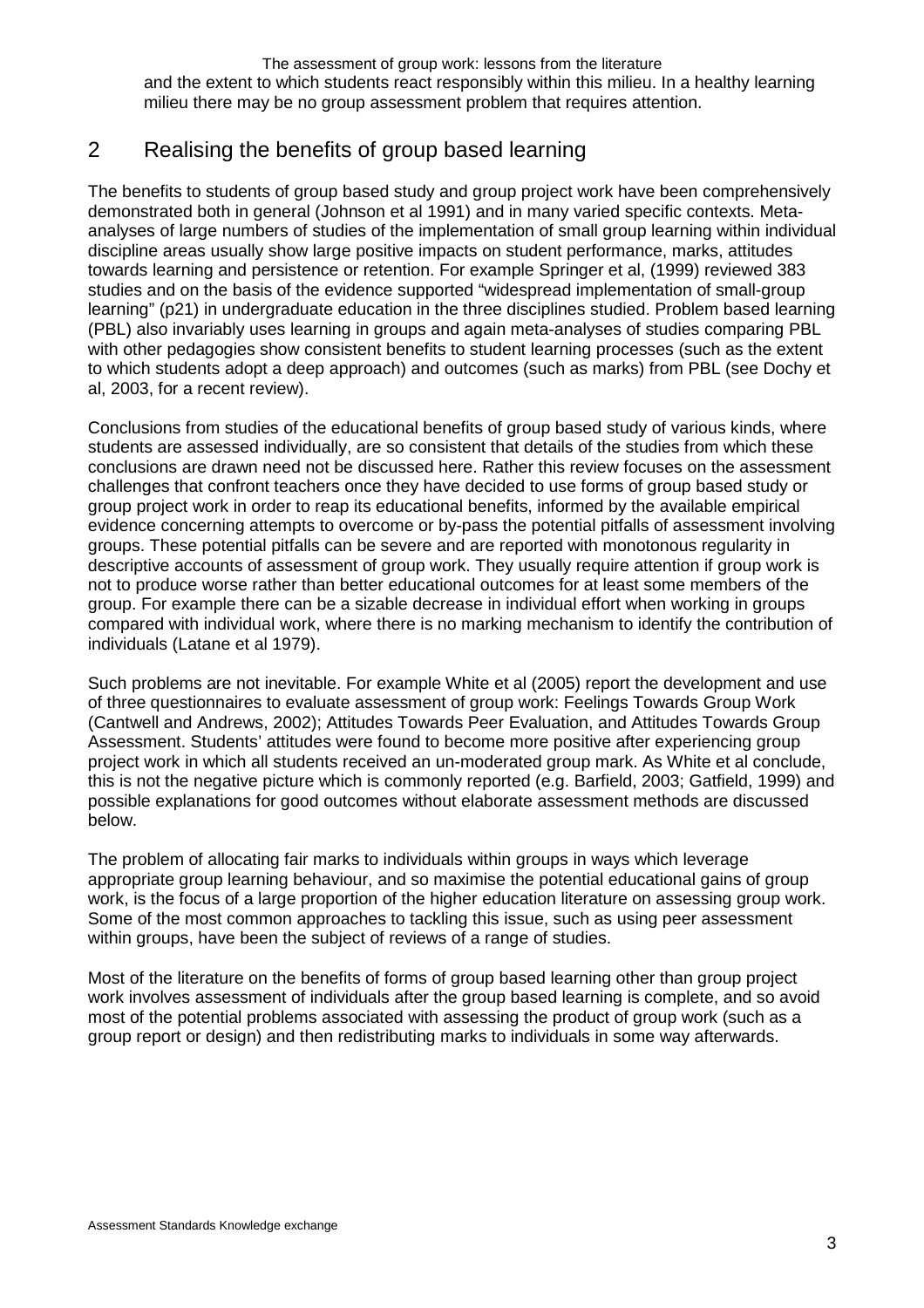# 3 Assessment of individuals within groups

It is rare that assessment of groups is for the purpose of arriving at a mark for the group. It is individuals who graduate and gain qualifications and this review will focus on those forms of assessment that are designed to produce an appropriate mark for an individual who has been involved in group work. The main practical issues and options are summarised here and then the subsequent review of the literature addresses issues common to many of these options. This summary draws on Lejk et al (1996) which in turn draws on Gibbs (1995a). The main potential problems that assessment of group work is likely to face are discussed below.

### **The construction of student groups**

The way student groups are constructed has a marked impact on the quality of the end product that is assessed. High ability students gain higher grades when in 'streamed' groups of similarly high ability students than when they are in mixed ability groups. The reverse is the case for low ability students: they benefit from working in mixed ability groups and suffer from being in streamed low ability groups. Furthermore, low ability students will suffer in subsequent examination when they have been working in streamed low ability groups, compared with having worked in mixed ability groups (Lejk et al 1999). Allowing students to form their own groups is likely to have a similar impact as streaming – the high ability students will tend to form groups with each other and the low ability students will be left with other low ability students to work with. The fairest option is therefore to construct mixed ability groups but to make sure that high ability students who contribute more have their greater contribution recognised in their individual mark so that they are not unfairly penalised by being obliged to work with lower ability students.

Culturally homogeneous groups outperform heterogeneous groups if the group task is of short duration, presumably as they find it easier to get down to work quickly when they are familiar with the culture. As the duration of the group task increases, the performance gap between homogeneous and heterogeneous groups decreases and by four months the gap disappears (Watson et al 1993), presumably because students eventually develop a way of working effectively together despite cultural differences. Culturally heterogeneous groups can offer many potential benefits over homogeneous groups, including increased numbers of ideas, greater creativity and flexibility (Kirchmeyer, 1993) provided students have the skills and time to manage the group process (Watson et al, 1993).

As group size increases, individual motivation decreases (Kerr & Bruun, 1983). Students also lack the group management and facilitation skills to cope well with large groups or to cope with the greater likelihood of 'social loafing' in groups where students can hide more easily. Four to six students seems to be ideal, with groups of eight or more creating significant problems. Slightly larger groups may help where creativity or sheer workload is an issue, but slows down progress due to the greater difficulties of reaching decisions, allocating tasks, monitoring progress, and pulling components to together. Group size also affects the seriousness with which group members undertake peer assessment in order to moderate or distribute grades and, as mentioned below, larger groups are as a consequence less reliable in their peer assessment than small groups.

# **Practice in group work**

Assessment Standards Knowledge exchange Students usually have a number of opportunities for practice at producing the products of individual study that are assessed, such as through writing essays, before the first time they are marked and have the marks contribute in any significant way to their qualifications. Students may have far less experience with group work, and the scale of the product may be sufficiently large (for example contributing 100% of the marks for a course) that group work can become a high risk activity for students. A study of students' learning responses to assessment regimes at three universities found ample evidence of students finding assessment techniques they had not previously encountered (such as group presentations) anxiety provoking, disorienting and, when they contributed substantially to their module marks, unfair (Gibbs and Dunbar-Goddet, 2007). An issue of fairness, and acceptability to students, is therefore how students come to learn how to operate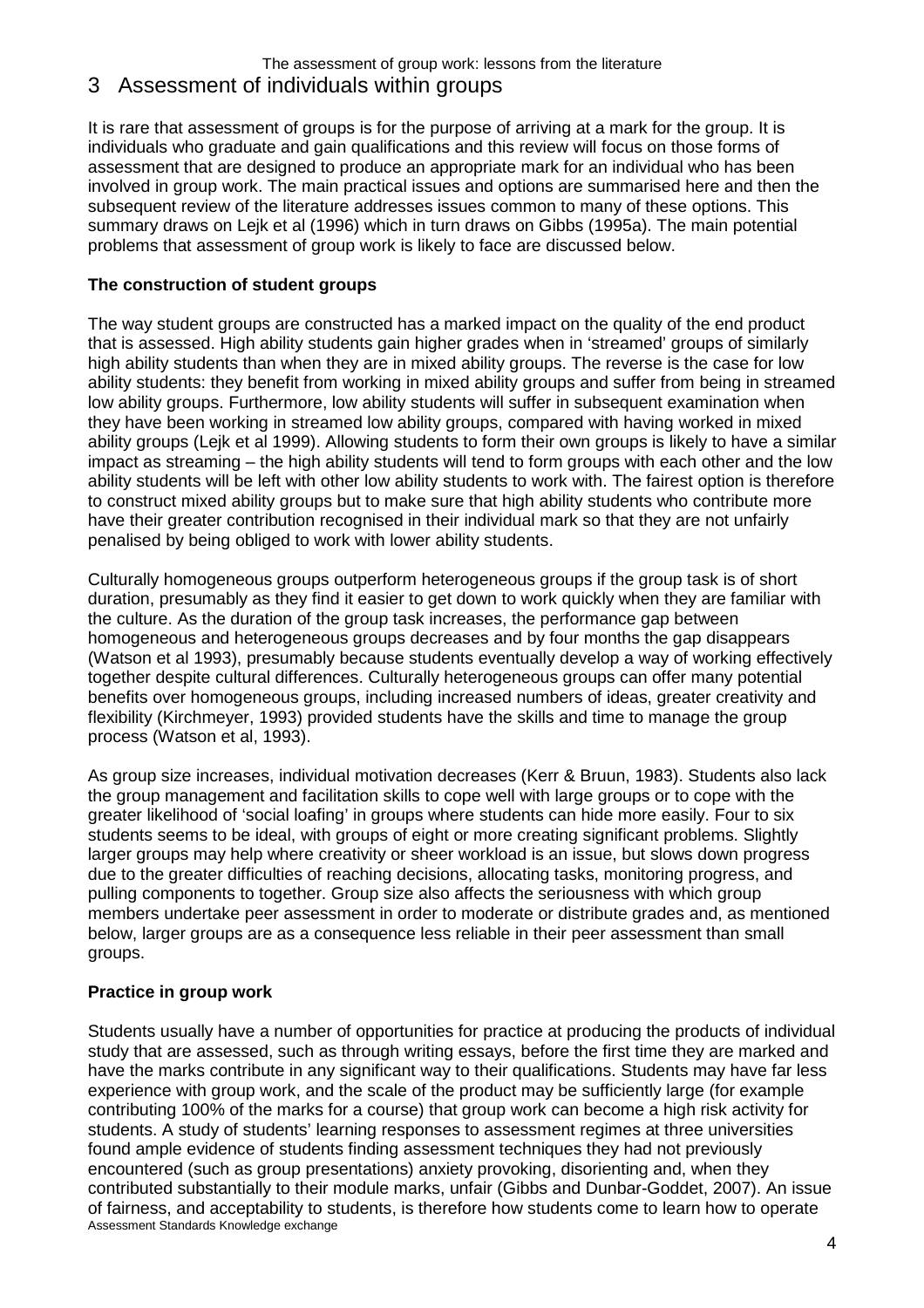The assessment of group work: lessons from the literature effectively in groups in such a way that their marks are a fair indication of what they have learnt rather than only a reflection of their level of familiarity with group work. Gibbs (1995b) provides practical guidance for groups encountering their first short group project and Gibbs (1995c) provides a comprehensive set of exercises groups can run for themselves to support them in tackling larger, more complex and longer duration projects, and to develop their group skills.

#### **Differential contributions**

As a precursor to the sections that follow, this section introduces the issue of differential contributions within a group. Individual students within a group will almost inevitably have contributed different things to the writing of the report or other product that is to be assessed. This is not simply a matter of different levels of effort. Different components of the group work undertaken by different members, such as reviewing the literature, collecting data and creating a powerpoint presentation for the final report, may not be of equivalent academic value, may be conducted to varying standards, and may require varying levels of assistance from other members of the group. Even if all group members have put in similar numbers of hours, an unlikely scenario, this is not normally a basis for allocating marks. It is the level of challenge and standard of the work of individuals which normally determines their marks rather than their effort. The issue to be addressed by the teacher is how to distinguish marks for individuals within a group who have made different kinds of contributions. The issue to be addressed by the students is how to perform group maintenance functions in such a way that the range of differential contributions is managed within reasonable and fair limits.

#### **Freeloading and appropriate group behaviour**

As mentioned above, there is a sizable decrease in individual effort when working in groups compared with individual work, where there is no mechanism to identify the contribution of individuals (Latane et al, 1979). The level of freeloading increases when tasks are not identified clearly (George, 1992). It is clear from many 'case study' accounts of group work assessment (e.g. Bacon and Stewart, 1999) that allocating all individuals within each group the same un-moderated group mark results in a variety of problems, and should be avoided. If an individual student knows that the mark they get will be largely the consequence of the levels of effort and achievement of other students, there is little incentive to put in much or any work themselves and little disincentive to allocate available study hours to other courses with individual assessment where personal effort is more likely to produce personal benefits in terms of improving marks. Pitt (2000) has applied game theory to explain such student behaviour in assessed group work, arguing that the best strategy for individual students may not involve promoting teamwork or even co-operation. 'Freeloading' is a potential problem with all group work and a major focus of student discontent, both because freeloaders gain marks they do not deserve, and because if overall effort is lower then the overall group mark is likely to be lower and will disadvantage those who did pull their weight. When the group task is poorly defined, feeloading increases (George, 1992). Houldsworth and Matthews (2000) also describe a 'sucker effect' in which the most hardworking student gradually reduces their effort in order to avoid being taken advantage of by the freeloaders. Freeloading also causes organisational problems and delays if allocated tasks are not completed. Assessment should be designed in such a way that it results in appropriate student behaviour because individuals will see that their effort will be rewarded and their lack of effort punished. Much of the literature on group assessment concentrates on how to achieve this. What follows is a summary of the available options and, where available, evidence of their impact.

#### **Options for reducing problems associated with freeloading**

### • **Limiting the emphasis on group marks**

Here the tactic is to allocate a significant proportion of marks for an individual on a course to assignments or tests other than the group project, so that even if there are problems with the allocation of marks to individuals for the group project component, this will not matter so much.

### • **Assessing the outcomes of group work with individual assignments or examinations**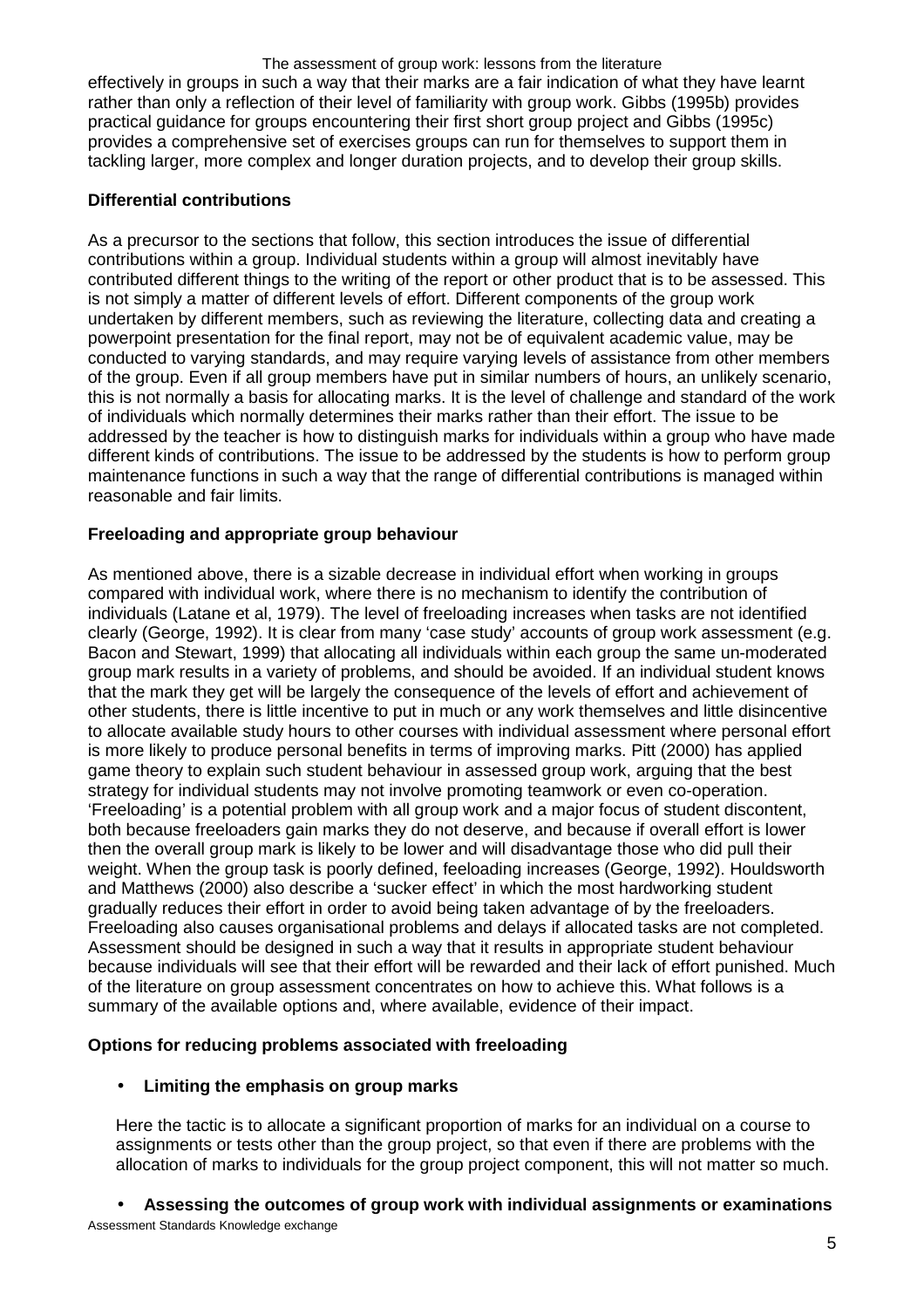Here the tactic is to undertake the group work, including the production of a group report, presentation, or other product, with formative feedback but no allocation of marks. There is then a separate assessment, such as an individual report based on the preceding group project work (cf Hindle, 1993), or an unseen examination with questions about the preceding group project work, with marks being allocated entirely to individuals. The crucial issue with such a tactic is how to design the group work and individual assessment in such a way that being totally involved in the group work is the best, or even the only, way for a student to prepare for the subsequent individual assessment. Any student who did not pull their weight in the group should, quite appropriately, not score well on the individual assessment. Characteristically the exams only include questions that relate directly to the preceding group work, for example asking about methodological issues encountered or changing a key variable in the problem scenario the groups tackled and asking how this change would have affected the group's conclusions about how to tackle the scenario. This complete separation of the learning benefits of group work from the summative rigour of individual assessment is the simplest solution to most group assessment problems, but relies on the form of questions in the project exam and on students' perceptions of the demands of these questions. If students perceive that they would be better off bailing out of the group work in order to revise for the exam, then this form of assessment will undermine group work.

#### • **Dividing up the group task between individuals and allocating some or all marks to component tasks**

This approach is possible where tasks can readily be divided because they have discrete components (cf Lejk and Wyvill, 2001a) or operate in an identifiable sequence. For some tasks, such as writing an extended essay, dividing the task up may be impracticable or unhelpful except for components such as sections of a reading list which are then not easy to assess separately. Where it is possible to identify components of the group task, each individual in a group can be allocated responsibility for that component and receives 50% of their marks for the quality of their own component and 50% for the entire group product, so that they pay attention to the whole task as well as to their own component of it (cf. Earl 1986). Group dynamics may work well with such an arrangement where the group will tend to ensure that all components are completed, provided responsibility for these components is clearly identified. Gibbs (1995b, 1995c) provides guidance and exercises for students to help them to make these responsibilities explicit within their group without the tutor having to divide up the task for them.

#### • **Teachers moderating the group mark for each individual on the basis of special knowledge about the individual**

In some circumstances, such as during supervised fieldwork or laboratory work, it will be possible for the teacher to gain an adequate impression of the relative contribution of individuals to the group work simply by informal observation. Such observation can be formalised through rating individuals on a common set of scales concerning contribution to different components of the work (such as collecting data or writing up), or different process variables (such as 'effort' or 'ideas'). In most circumstances, however, such observation would provide an incomplete basis for judging at least some individual members of most groups. An alternative approach that is fairer to students would be to collect additional evidence about each individual. Alternative ways to do this include:

- requiring all group members to keep a project log or other portfolio that reveals individual engagement and effort
- conducting a brief viva for each student, who would enter the viva with the group mark and leave it with the group mark plus or minus perhaps 20%, on the basis of the adequacy of their answers to probing questions about their involvement in aspects of the group project work.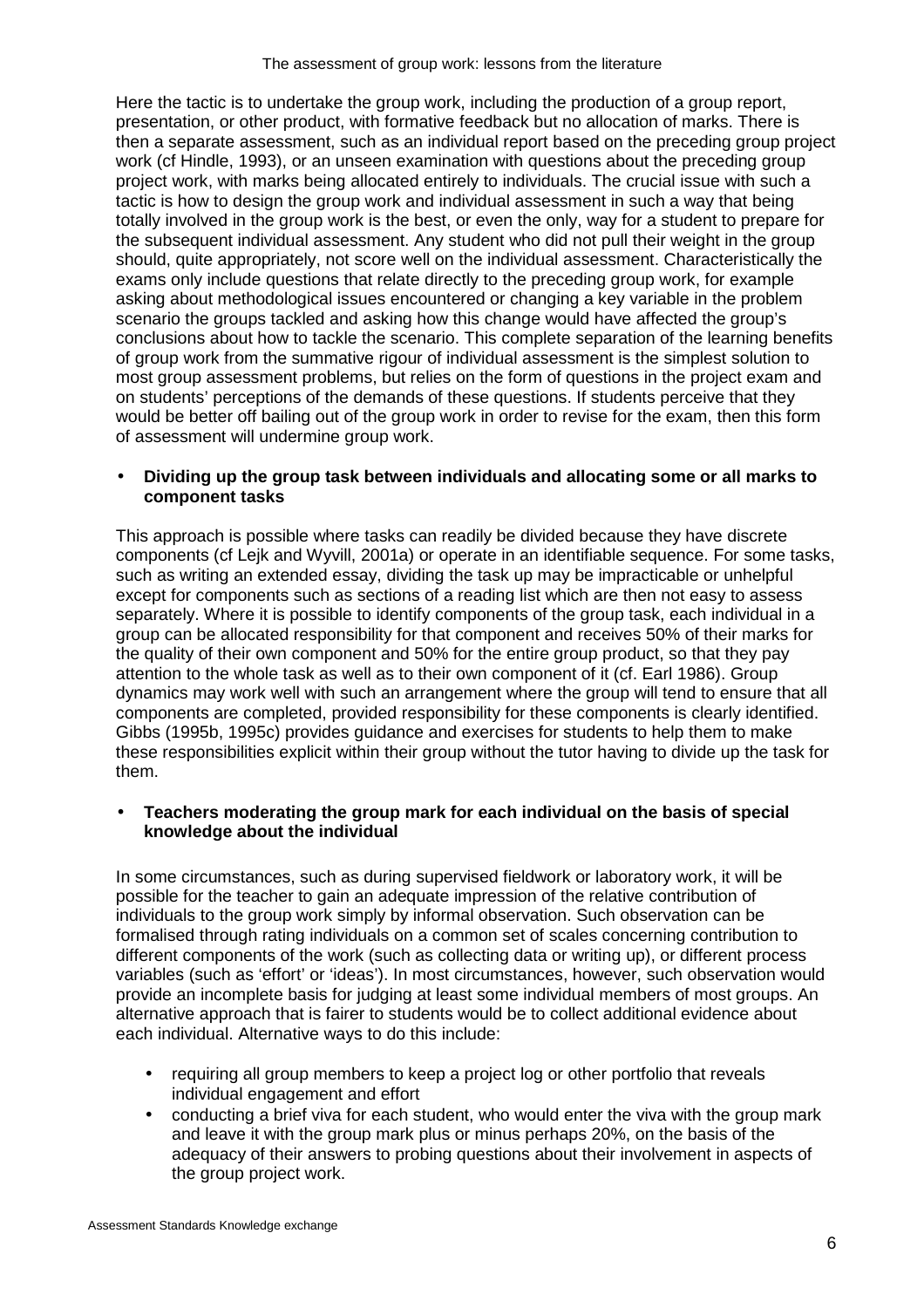While this method is mentioned in several practical guides (e.g. Gibbs, 1995a). there appears to be no published evidence about its consequences for student behaviour or performance.

#### • **Students moderating each other's group mark on the basis of their inside knowledge about that individual**

This has been referred to in the literature as the "Knickrehm method" (Maranto & Gresham, 1998). A crucial issue here is that it is usually the teacher who makes an expert academic judgement about the quality of the product (such as a project report) while the students peer review the quality or quantity of various types of contribution to that product. This is not the same as peer assessment of products and consequently some of the literature on the reliability of peer assessment may not apply here as that literature usually concerns students marking other students' products. A mechanism for students to moderate each others' marks starting with a group mark allocated by a tutor was first reported in 1990 (Goldfinch and Raeside (1990). Conway et al (1993) added ratings as a way of mechanising peer review. Goldfinch (1994) then simplified the rating process. A range of mechanisms for students to moderate each other's group marks were reviewed by Lejk et al (1996) and there have been many technical developments since then, including statistical transformations to overcome anomalies (Cheng and Warren, 2000; Li, 2001; Sharp, 2006) and a web-based system that ensures anonymity and reduces administration (Freeman and McKenzie, 2002). Most writers about this method claim that a wider spread of marks is achieved than by allocating individuals the group mark, that greater fairness is achieved and that such assessment is perceived by students to be fair, and consequently that there is more collaborative and responsible individual behaviour within groups. However, there is more evidence about effects on marks and on students' perceptions of the acceptability of group assessment and perceived fairness of their individual marks than there is about the impact on student behaviour.

Freeman and McKenzie (2002) have reported that use of repeated on-line self and peer assessment of group process variables as formative feedback during group work led to improvements both in group processes and in the quality of project outcomes. Falchikov (1995) has also emphasised the benefits of formative-only peer assessment for the purpose of providing feedback.

It would be difficult to recommend any of these detailed mechanisms over another without reference to details of the context but there is clearly no need for a teacher to have to invent their own mechanism.

A variation on the method of group members using ratings of some kind to moderate each other's mark from a group mark involves the teacher allocating a group mark and multiplying it by the number of students in the group and allocating this pool of marks to the group to distribute amongst its members as they see fit (Habeshaw et al, 1993). Mechanisms such as this need to be explained at the outset of the group work so that students understand the likely consequences of appropriate or inappropriate group behaviour, and it may be prudent to set limits to the extent to which students' marks can vary within a group, such as 20% between the top and bottom student. The way negotiations of allocations of marks takes place is likely to be open to both gender and cultural biases (see below) and it may be prudent to use a mechanism that allows for open discussion followed by each student proposing a fair distribution in a confidential way, with the teacher collating these 'secret' proposals that the students do not see, and the teacher then allocating the final marks.

In an even simpler method involving group members in assessment, students are allowed to make sanctions against others in their group who behave inappropriately – such as not turning up to meetings and not completing their tasks to schedule – provided there is agreement. The sanctions can consist of a proposed loss for that individual of a specified number of marks from the teacher-allocated group product mark. Sanctions may be proposed while the group is still working on the group project and may be rescinded if the individual concerned changes their behaviour appropriately and delivers their component of the group work satisfactorily. If the purpose of such assessment mechanisms is to leverage appropriate student behaviour then

Assessment Standards Knowledge exchange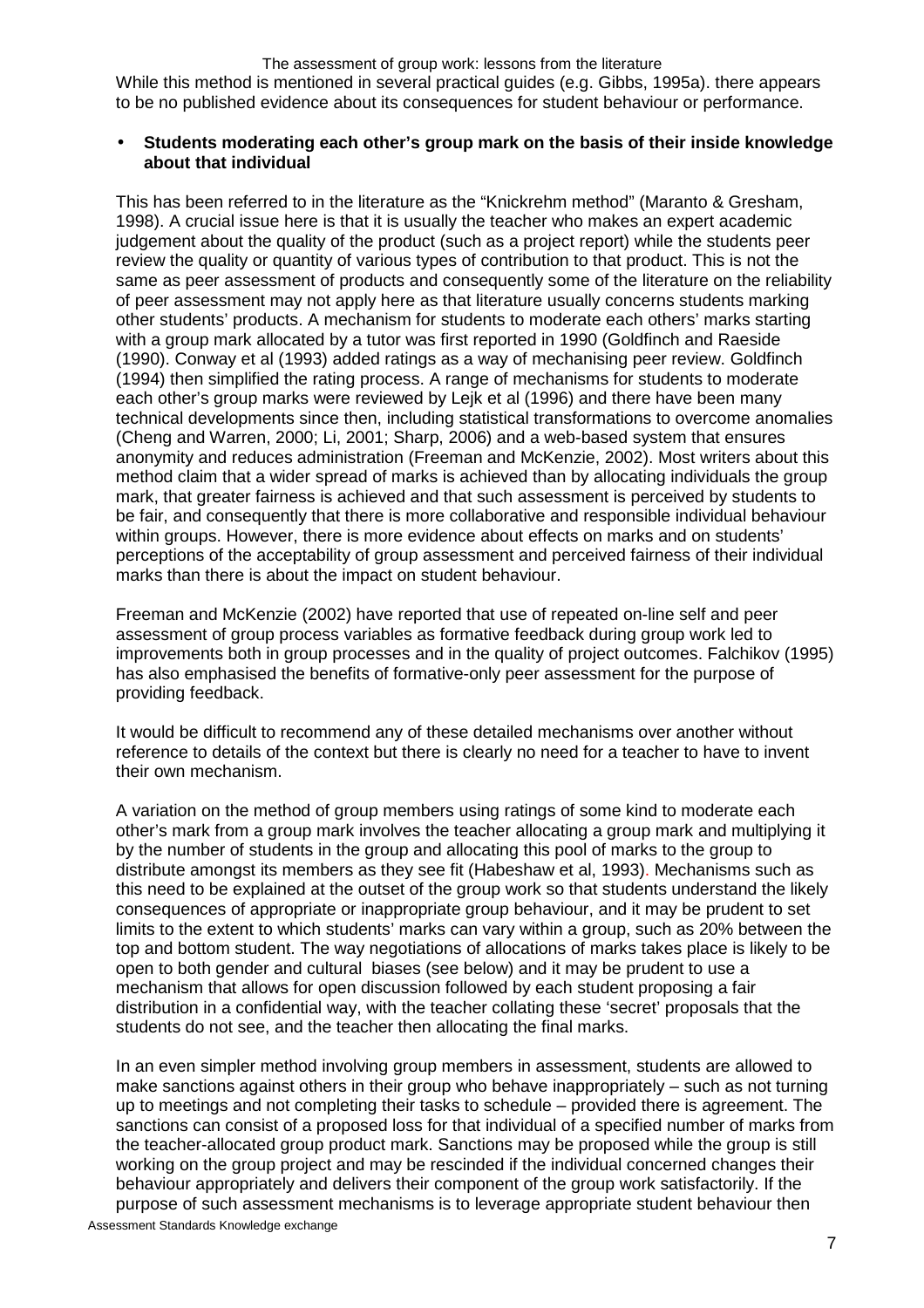The assessment of group work: lessons from the literature such interim peer assessment, made while the group work is progressing, may have advantages, though there would need to be teacher agreement about any sanctions actually implemented. Group exercises that provide formative feedback on group functioning and group behaviour, such as those contained in Gibbs (1995c), can have the same positive effect without needing to involve either the threat of sanctions over marks or the risks of student involvement in allocating marks.

# 4 The use of peer assessment as part of assessment of groups

A key issue concerning the active involvement of group members in group assessment is whether peer assessment can be trusted. This section addresses a number of the key questions about the advisability of using peer assessment as part of group work assessment. Where no specific reference is cited in this section, the conclusions are drawn from a meta-analysis of 48 studies of peer assessment undertaken by Falchikov and Goldfinch (2000).

- Student peer marks are not especially reliable (Kegel-Flom (1975), but teachers' marks are not especially reliable either, and students are not much more unreliable than are teachers (Boud, 1986). Student peer assessment marks agree reasonably well with teachers' marks, with an average correlation of about +0.7, and this might be considered adequate. There are many reports of adequate agreement of peer marks and tutor marks when judging group work in different subject areas (e.g. Hughes and Large, 1993; Falchikov 1988, 1991). There is no consistent evidence that peer assessment is more or less reliable in different subject areas.
- Peer assessment which requires marking of several different dimensions (such as communication, argument, use of literature) are less reliable than peer assessment involving a single overall judgement underpinned by a set of criteria. It is also the case that students have more positive attitudes towards making global judgements about others' contributions to group work than to giving compartmentalised ratings of multiple components (Lejk & Wyvill, 2002).
- Students are more reliable when assessing traditional academic products (such as essays) than other students' performance in the context of professional practice. Falchikov and Goldfinch (2000) found average reliability coefficients from a total of 29 studies to be an acceptable r=0.75 for peer assessment of academic products but only r=0.54 for peer assessment of professional practice, which would be considered unacceptably unreliable if academics were undertaking the marking. This is easy to understand in terms of students' experience of at least some kind of membership of an academic 'community of practice' that has an implicit set of standards and criteria about common practices within that community, such as academic writing, and their corresponding lack of equivalent experience of professional practices or of the communities in which these practices take place. Academics may also lack membership of professional communities of practice and may have difficulties in communicating standards clearly to students for the marking of professional practice.
- There is equivocal evidence about whether having a number of students contribute to peer assessment improves reliability. Some studies have reported an increase in reliability with multiple peer assessment (e.g. Magin 1993). However, meta analysis of all studies on this question (Falchikov and Goldfinch ibid) has found no consistent advantage from involving a number of students in peer assessment of a single assignment compared with a single student peer assessment of the same assignment, and also found that involving a large number of peer assessors (20+) reduces reliability. Overall the evidence of any advantage gained through having more than one peer assessment in order to improve reliability is insufficient to justify the effort. It has been suggested by a number of authors that reciprocal peer assessment (in which students in pairs assess each other) would be untrustworthy, especially between friends, and would lead to higher marks than are justified. However, Magin (2001) found that such reciprocal peer assessment between those who have close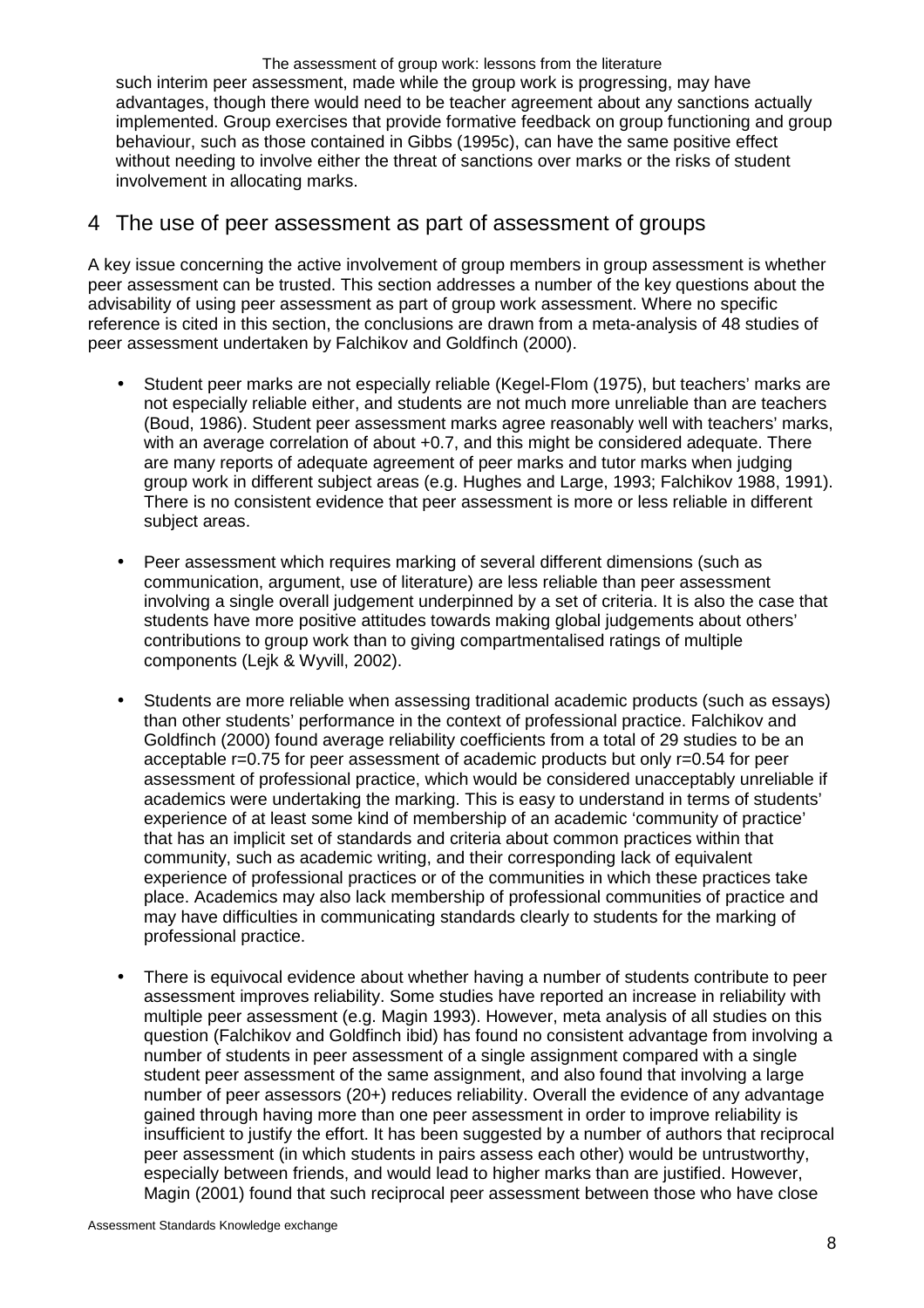The assessment of group work: lessons from the literature social interactions had negligible effects on marks. The key issue seems to be whether students understand and are committed to the educational rationale of group assessment and so adopt a responsible attitude to it (Boud,1986). Yan & Kember (2003) report dramatically different student learning behaviour in groups on different courses depending on the extent to which the teacher had put effort into creating a learning environment conducive to responsible collaborative learning. There may be no fool-proof technical solutions to problems such as the reliability of peer assessment in groups. Rather there are subtle cultural and social variables in the learning context, which teachers can influence, that affect the seriousness with which students engage with whatever techniques are adopted.

- Student familiarity with and 'ownership' of the criteria that are used improves the reliability of their judgements.
- Peer assessment is no more reliable on advanced levels courses than it is on introductory levels.
- A number of studies have reported gender biases in marking in the sense that males favour males and females favour females. However, first, there appears to be no consistent overall gender bias (Falchikov & Magin, 1997) and second, where such a bias has been reported, male researchers' findings tend to be biased in favour of the reliability of male markers while female researchers' findings tend to be biased in favour of the reliability of female markers (for a meta-analysis of studies of 'social influence' on judgements of others see Eagly & Carli 1981). It does seem that males and females value different criteria to different extents (Bean and Kidder, 1982) and so some effort to ensure that students are using the same criteria in a balanced way might be wise. There is clear evidence of gender differences in sensitivity to group maintenance variables and also gender differences in the value placed on such variables, so gender bias is more likely when students peer assess process than when they are assessing content or product.
- There is evidence of various social and demographic biases in some settings though effects are complex and sometimes inconsistent. Knowledge of the student is, in general, the greatest source of potential bias when academics undertake marking (Dennis et al, 1996) which is why examining is nowadays undertaken largely anonymously. However, it is not clear how peer assessment within groups could be conducted without the student undertaking peer assessment knowing who they were assessing.
- Students often believe there will be biases and can be anxious about fairness (Sherrard and Raafat, 1994) though Keaten and Richardson (1993) found that even those students who did not favour group projects as learning activities believed that peer assessment was a valid means of determining student achievement.
- Details of mechanisms for allocating marks to individuals through some kind of peer assessment, may have quite marked effects on student learning behaviour but may make almost no difference to the marks. Options, such as those outlined above, and their consequences for marks, are summarised by Lejk et al (1996).
- Marking accuracy, or reliability in terms of students producing the same mark a tutor would produce, is improved if those assessing know the individual being assessed (Kane and Lawler, 1978). However, as pointed out above, knowledge of the student increases biases, so the students and teachers here may here be producing similar grades by being biased in the same way by their knowledge of the individual being assessed.
- Secret peer assessment where an individual does not know which other student or students gave which marks to their efforts, but only the outcome of averaging others' peer assessments, produces a greater spread of marks and more distinction between individuals (Lejk & Wyvill, 2001). If peer assessment of individual contributions to group work is done in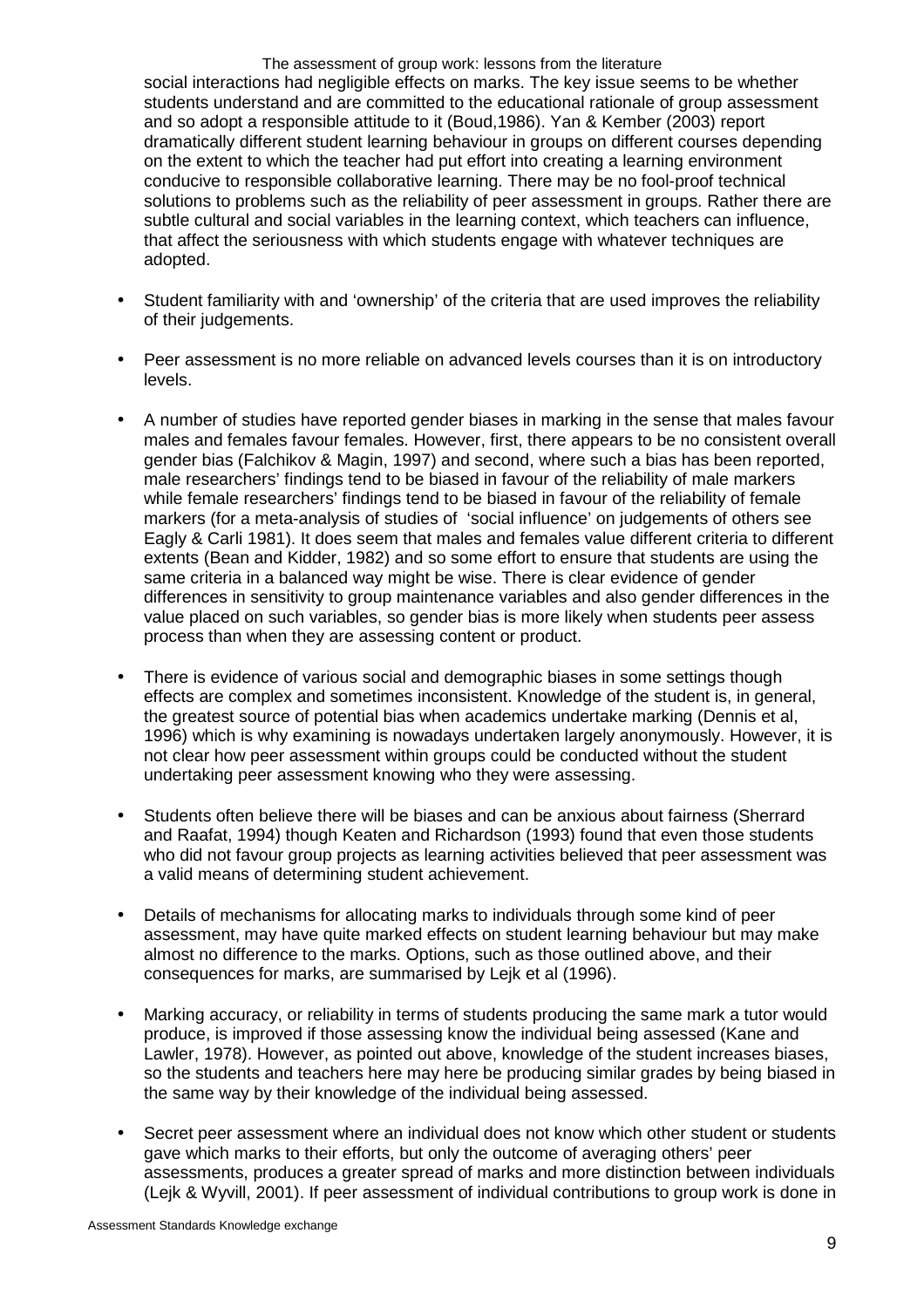The assessment of group work: lessons from the literature the open, students will be more reluctant to mark others down or up based on their actual contribution. However, public feedback from peers has more effective on subsequent behaviour than from a supervisor or teacher (DeNisi et al, 1982). This illustrates well the two sometimes contrasting consequences of different group marking procedures: on marks and their perceived fairness, and on individual behaviour within the group and the quality of learning that follows from such behaviour.

5 Further issues that arise when involving students in self and peer assessment as a component of assessing groups

#### **What kinds of ratings should be used?**

As with literature on students' ratings of teachers, there is clear evidence that rating scales should be 'behaviourally anchored' in the sense that they refer clearly to behaviours that can be seen to be evident, or not, in colleagues' contributions to the group work (e.g. attended all group meetings, most meetings etc), rather than scales that cannot easily be associated with any particular behaviour that could be unambiguously seen (e.g. 'helpfulness to group') (Levi & Cadiz, 1998). Gueldenzoph (2002) provides examples of appropriate scales.

#### **Does peer assessment promote learning?**

There is a range of evidence that the act of peer assessment is, itself, a learning experience and improves student learning, independently of the fairness or usefulness of the grades that are produced (Boud, 1988; Falchikov, 1986; Magin and Churches, 1989).

#### **Can students moderate their own group marks on the basis of self-assessment?**

- Published studies offer a very mixed answer to whether students are over-generous in the marks they give themselves. Seventeen studies report students grading themselves higher than their teachers do, while 12 studies report the opposite (see Boud and Falchikov, 1989 for a review). Variations in details of the assessment procedure seem to be responsible for some of the different effects, but there are also effects due to student differences.
- Higher ability students tend to be tough on themselves and under-estimate the worth of their own work compared with the judgement of a teacher while lower ability students tend to award higher marks to themselves than their teachers believe are justified. More experienced students are either more accurate or under-estimate while inexperienced students tend to be unreliable or over-estimate (for a summary see Boud & Falchikov ibid). Interestingly the same phenomenon is evident with teachers: those teachers rated most highly by their students rate themselves as a teacher less highly than their students do, while those rated most poorly by their students rate themselves more highly than their students do. It seems that there is a general phenomenon that as one learns more and becomes more sophisticated, one applies tougher standards to oneself during selfassessment.
- There is some evidence that female students agree with their teachers more than do male students, but studies of gender effects on self-assessment are mainly inconclusive.
- Students in science self-assess more accurately (Falchikov and Boud, 1989) presumably because what they are assessing is easier to see as right or wrong and there is less subjective judgement involved.
- Students often over-estimate their marks, compared with a teacher's judgement, when their marks count (compared with when they do not), though there are studies which found exceptions to this trend (Boud and Falchikov ibid).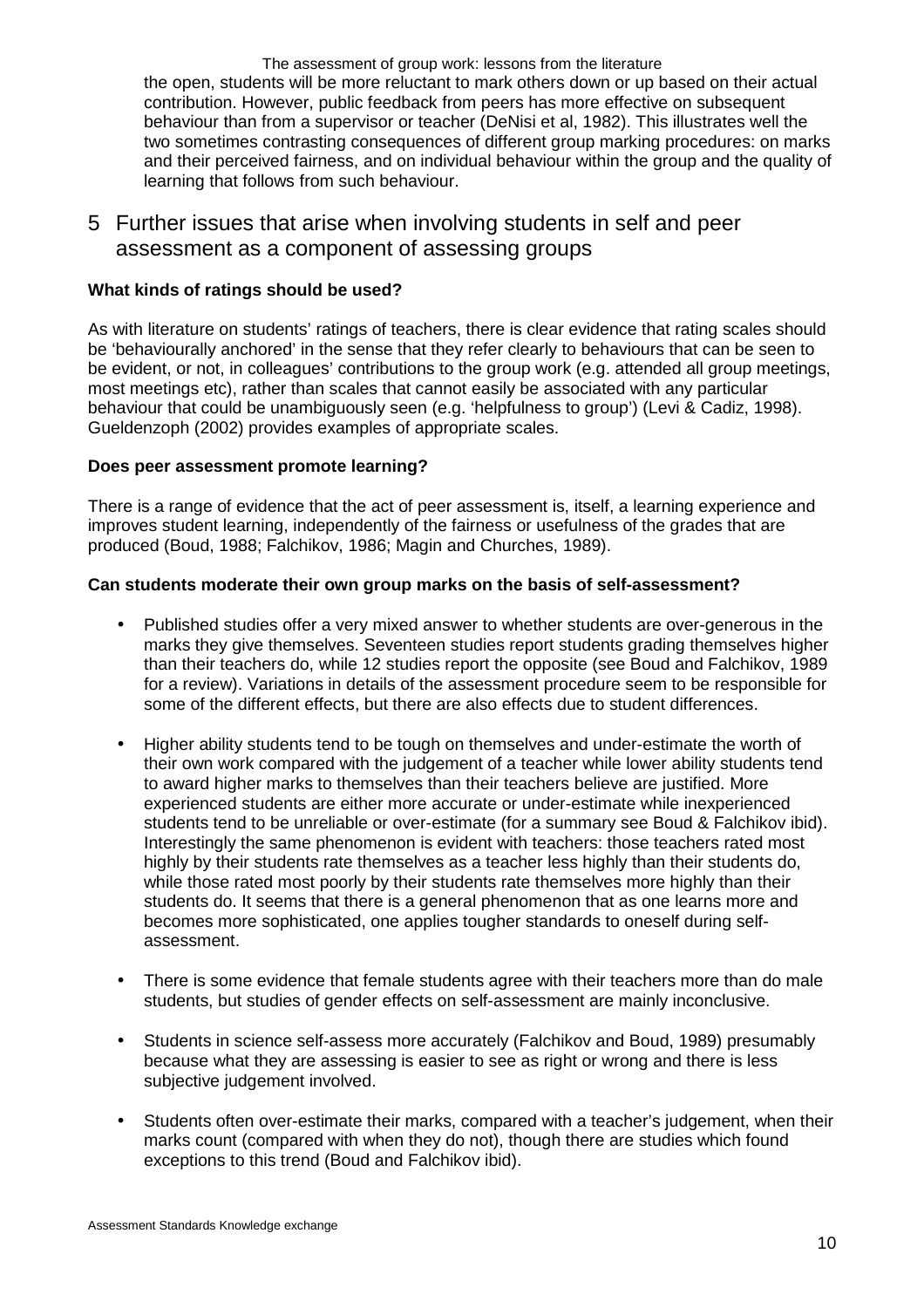# 6 Averages and spreads of marks from group work

There is a dearth of conclusive evidence on whether group work tends to produce higher average marks and a narrower spread of marks than would be the case if the same individuals were assessed separately. Knight (2004) found average marks for group work to be 4% higher than marks for individual exercises on the same course. De Vita (2002) reported most students gaining higher marks than on previous individually assessed courses, with the weakest students experiencing the largest increase in their marks. Gray (2009) reported weaker students to gain higher marks on modules with more assessed group work while stronger students gained lower marks than they had done on other modules. However this kind of evidence on whether students gain better or worse marks than they otherwise might is rare, in part due to the difficulty of studying this phenomenon in a conclusive way. For example there is no way of judging whether in the Knight study the group and individual exercises were of equivalent difficulty.

Logically, however, if the same task is set for groups as for individuals, then group work should produce higher average marks, for a variety of reasons:

- groups have more human resources and are more productive than individuals and so should be able to read more, cite more sources, collect more data, and so on. The total 'time on task' is greater than for individual assignments.
- groups can cope with greater complexity and be more creative than can individuals and so should be able to tackle more challenging tasks, produce more solutions to problems, and produce more elaborated analyses, taking into account more issues.
- students learn more in groups than they do on their own (as reported above).

Indeed, groups would be expected to outperform individuals to such an extent that they are usually set much larger and more difficult tasks than you could reasonably set an individual, in order to provide a sufficient challenge for the group and in order to produce an 'acceptable' range of marks.

Whether the products of group work are then allocated higher or lower marks than the products of individual work will depend on the extent to which the marker (or the marking scheme) takes into account the advantages groups have and applies tougher standards in producing a mark, or takes into account the greater level of difficulty and applies more lenient standards, or balances these two effects out and marks to the same standards as for individuals. One might expect inexperienced markers, or teachers who have not used group work before, to get this adjustment wrong and produce higher average marks for groups, but for this effect to disappear over time and through marking experience and through gradually adjusting the scale and difficulty of the task. Whether or not any particular study of this phenomenon shows higher marks for groups needs to be interpreted in the light of the explicit or implicit standards being applied and the relative scale and difficulty of the tasks being set and whether they were different from the standards and levels normally applied to individual work. Variables such as 'difficulty' and 'standards' are seldom amenable to straightforward empirical study and are rarely mentioned in reports of marks for group work.

An additional complexity in addressing this question about different average marks is group size. An increased number of students increase the human capacity to cope with the scale of the task and ability to cope with complexity – but only up to a point. Large groups are very difficult to manage and get the best out of, and inexperienced students are likely to find large groups as much a drawback as a help. Again a marker would have difficulty calibrating standards to cope with different group sizes and students' varied ability to profit from group work given the group size.

The issue of spread of marks is easier to address. The range of ability and contribution of students within a group will often be similar to the range in another group – indeed groups are often set up deliberately so as to spread ability and commitment reasonably equitably between groups, and so they are relatively similar to each other. The inevitable statistical consequence of this is a narrow range of performance, and marks, between groups. It is possible to spread marks for individuals within groups out again to produce a more acceptable range (Cheng & Warren, 2000) by using one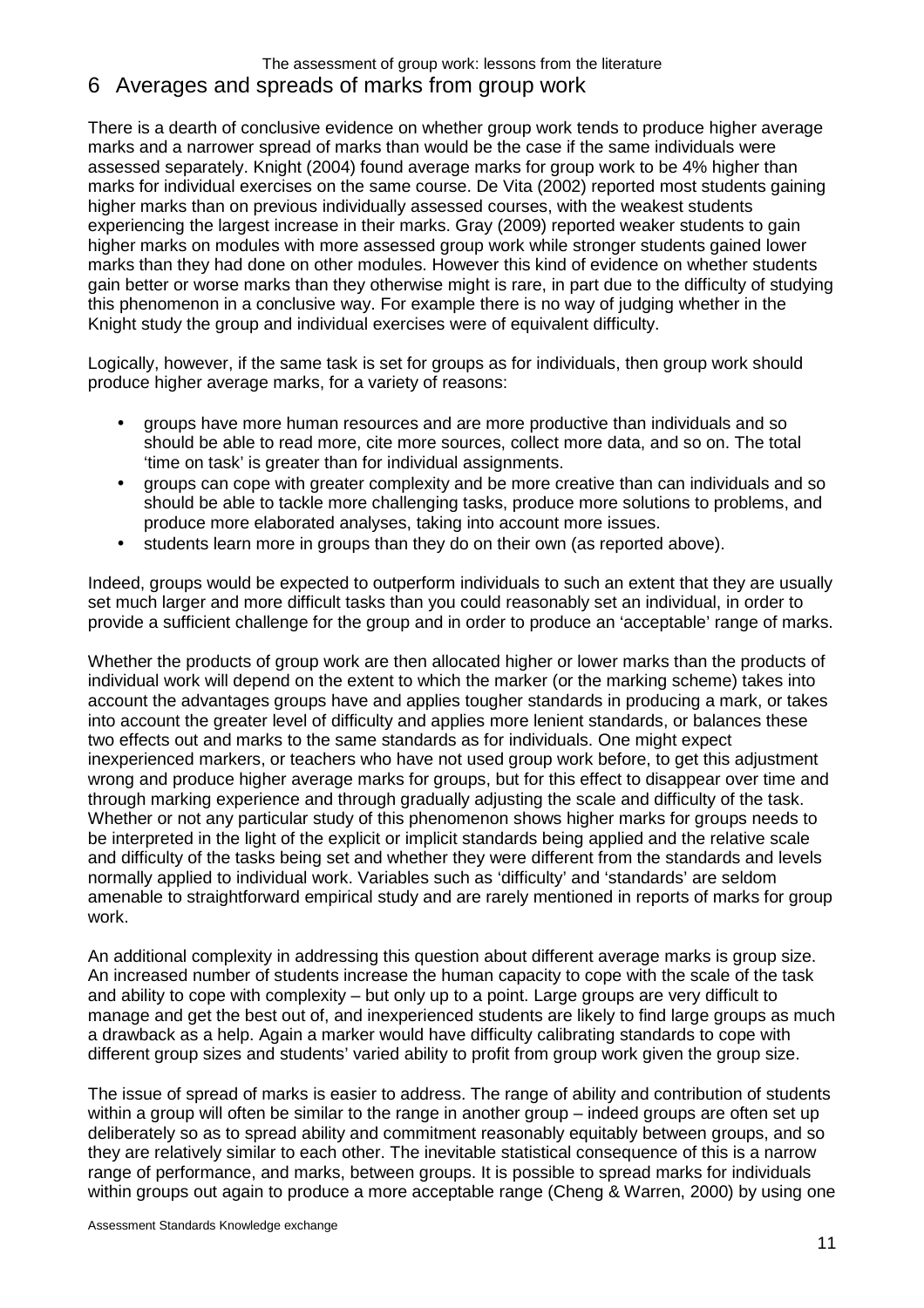of the techniques for distinguishing between students within a group (see above). Without such correction, and without allowing able students to form their own group (and the less able to be in a different group), the range of marks will inevitably be narrow. Also, as cited above, students produce a wider spread of peer assessed marks when peer marking is secret or anonymous.

If marking criteria involve weakly defined generic outcomes (such as 'group skills') or professional outcomes (such as competence in a complex performance e.g. 'interviewing a client') rather than familiar academic forms of performance (such as a problem sheet or essay) the range of marks is again likely to be narrow, due to the difficulty of distinguishing levels of performance. It is possible to get 0% or 100% for getting something completely wrong or completely right, but marks for 'group work skills' often have a high average and a narrow spread, with markers never allocating 0% or 100% or even anything near these extremes, especially at the bottom end of the scale. This marking phenomenon is of course evident in the range of marks allocated for individual performances, such as a seminar presentation, but such generic skills are more commonly emphasised in assessing group work and dominate peer assessment of others' contributions to the products of group work (cf Hindle, 1993).

# 7 Conclusions

Descriptive accounts of introducing group assessment, in which all students in a group are allocated the group mark, and which report that this brings with it many problems, are still popping up in the literature, two decades after they were first well documented. There is no need to encounter these problems. A range of practical alternative mechanisms for allocating marks to individuals within groups have been tried out, evaluated, and documented. Many studies have provided evidence concerning the consequences of these mechanisms, and variations on them, for student grades, averages and grade distributions, student behaviour and student attitudes towards the acceptability of group work and its assessment. Issues of the impact of group size and group construction on student performance and on fairness have also been studied and documented. Broader issues concerning the advisability and consequences of involving students in some form of peer assessment have been extensively researched. Much is already known on the realities of supposed biases and potential causes of unfairness. This review has attempted to bring this work together as guidance in the hope that no more naïve accounts are published announcing that group assessment is problematic.

Often buried amongst all this accumulated wisdom, technical expertise and empirical evidence, however, is the issue of local milieu. If a significant number of students want to undermine an assessment system, and behave strategically in ways that are to their advantage, in terms of marks, at the cost of their own learning and at the expense of others, even extensive and time consuming mechanisms to make marking reliable and fair may have limited success. If students understand why group work is being used, understand the assessment system, are collaborative and ethical in their behaviour and posses sophisticated group work skills, then only minimal assessment mechanisms may be necessary as safeguards. In the end it is the creation of a healthy learning milieu that can contribute most to solving group work assessment problems. If it is beyond teachers to create such a culture, then they at least have sound mechanisms to fall back on.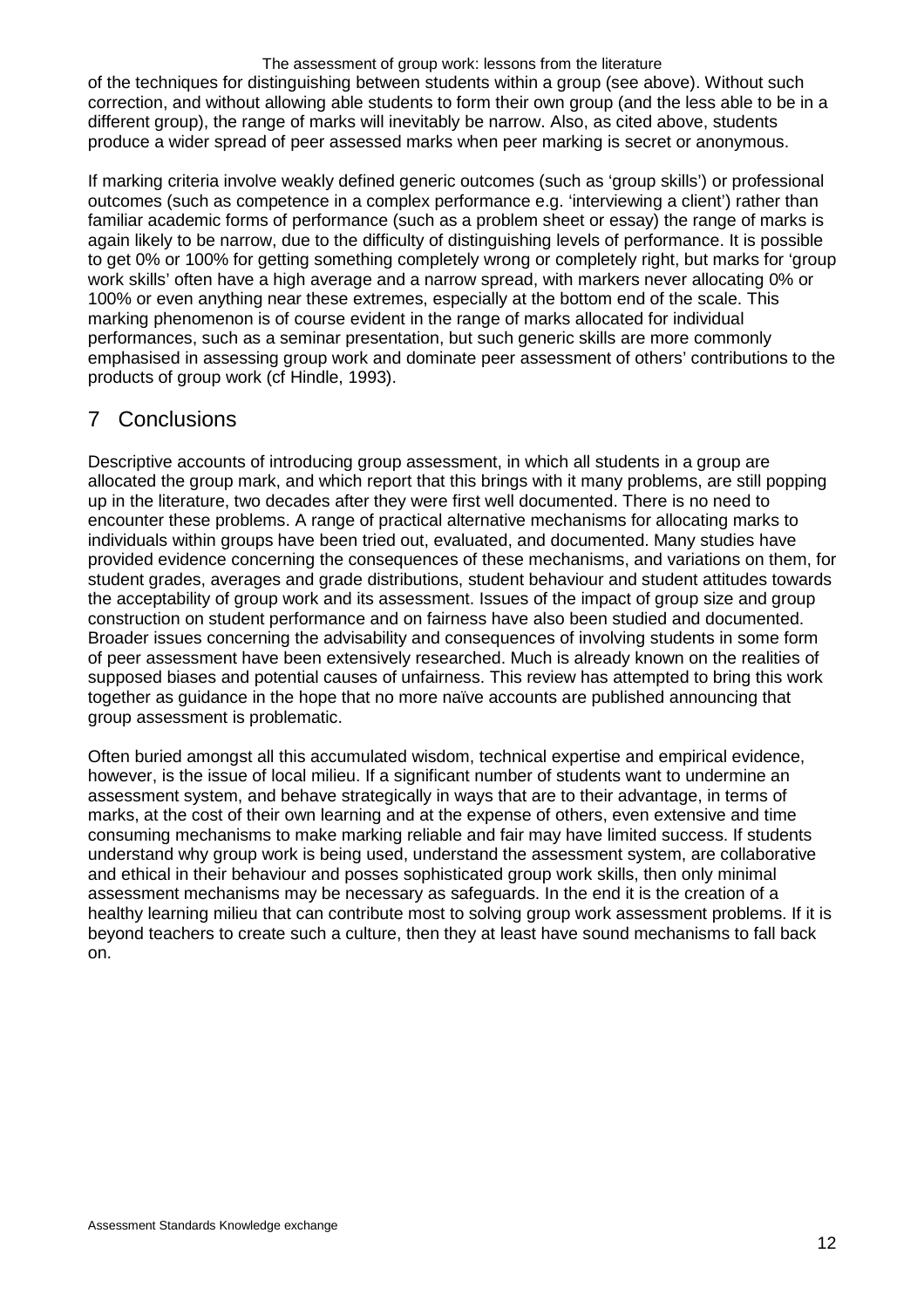# References

Bacon, D. R. & Stewart, K. A. (1999) Learning from the best and worst student team experiences: how a teacher can make the difference , Journal of Management Education, 23(5), pp. 467–489.

Barfield, R.L. (2003). Students' perceptions of and satisfaction with group grades and the group experience in the

college classroom. Assessment & Evaluation in Higher Education, 28, 355 – 369.

Bean, G. & Kidder, L. (1982) Helping and achieving: compatible or competing goals for men and women in medical school? Social Sciences and Medicine, 16, pp. 1377-1381.

Boud, D.J. (1986) Implementing Student Self-Assessment. Green Guide No. 5. Sydney: Higher Education Research and Development Society of Australasia.

Boud, D. (Ed.) (1988) Developing Student Autonomy in Learning (2<sup>nd</sup> Edn.) London: Kogan Page.

Boud, D. & Falchikov, N. (1989) Quantitative studies of student self-assessment in higher education: a critical analysis of findings. Higher Education, 18, 5, pp. 529-549.

Cantwell R, H. & Andrews, B. (2002). Cognitive and Psychological Factors Underlying Secondary Students' feelings Towards Group Work. Educational Psychology. 22, pp. 75-91.

Cheng, W. & Warren, M. (2000) Making a difference: using peers to assess individual students' contributions to a group project. Teaching in Higher Education, 5, 2, pp. 243-255.

Conway, R., Kember, D., Sivan, A. & Wu, M. (1993) Peer assessment of an individual's contribution to a group project, Assessment & Evaluation in Higher Education, 19, pp. 45–56.

Dennis, I., Newstead, S.E. & Wright, D.E. (1996) A new approach to exploring biases in educational assessment. British Journal of Psychology. 87,4, pp. 515-534.

DeNisi, A.S., Randolph, W.A. & Blencoe, A.G. (1982) Level and source of feedback as determinants of feedback effectiveness. Proceedings of the Academy of Management Annual Meeting, pp.175-179.

De Vita, G. (2002) Does assessed multi-cultural group work really pull UK students' average down? Assessment and Evaluation in Higher Education, 27, 2, pp. 153-161

Dochy, F., Segers, M., Van den Bossche, P. & Giibels, D. (2003) Effects of problem-based learning: a meta-analysis. Learning and Instruction, 13, 5, pp. 533-568.

Eagly, A.H. & Carli, L.L. (1981) Sex of researchers and sex-typed communications as determinants of sex differences in influencability: a meta-analysis of social influence studies. Psychological Bulletin, 90,1, pp. 1-20.

Earl, S. E. (1986) Staff and peer assessment - measuring an individual's contribution to group performance, Assessment & Evaluation in Higher Education, 11, pp. 60–69.

Falchikov, N. (1986) Product comparisons and process benefits of collaborative peer group and self assessments. Assessment and Evaluation in Higher Education. 11, pp. 146-166.

Falchikov, N. (1988) Self and peer assessment of a group project designed to promote the skills of capability, Programmed Learning and Educational Technology, 25, pp. 327–339.

Falchikov, N. (1991) Group process analysis: self and peer assessment of working together in a group, in: S. Brown & P. Dove (Eds) Self and peer assessment. Birmingham, SCED Publications.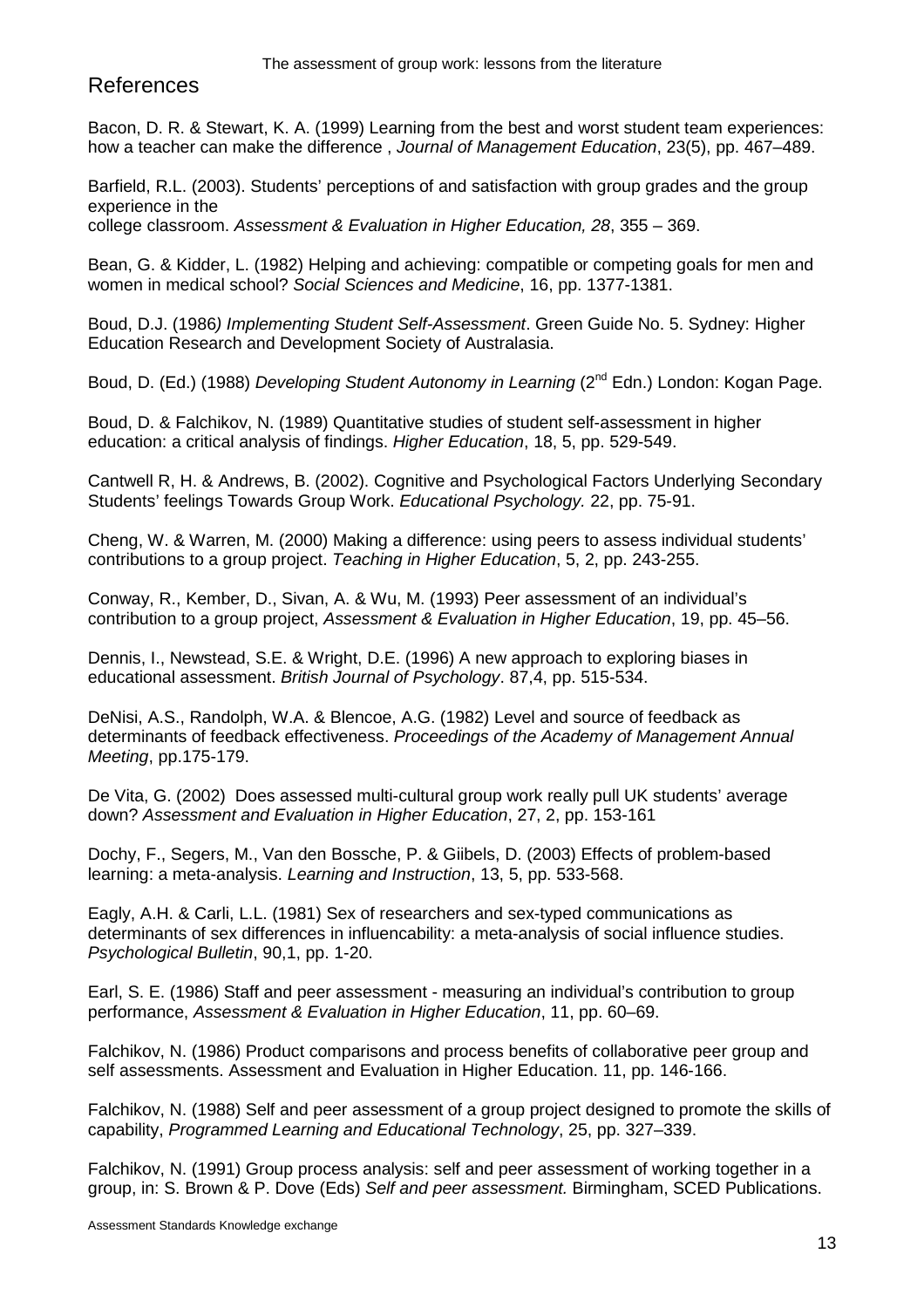The assessment of group work: lessons from the literature Falchikov, N. (1995) Peer feedback marking: developing peer assessment. Innovations in Education & Training International, 32, 2, pp.175-187.

Falchikov, N. (1991) Group process analysis: self and peer assessment of working together in a group, in: S. Brown & P. Dove (Eds) Self and peer assessment. Birmingham, SCED Publications.

Falchokov, N. & Boud, D. (1989) Student self-assessment in higher education: a meta-analysis. Review of Educational Research, 59, pp. 395-430.

Falchikov, N. & Goldfinch, J. (2000) Student peer-assessment in higher education: a meta-analysis comparing peer and teacher marks. Review of Educational Research, 70,3, pp. 287-322.

Falchikov, N. & Magin, D. (1997) detecting gender bias in peer marking of students' group process work. Assessment and Evaluation in Higher Education. 22,4, pp. 393-404.

Freeman, M. (1995) Peer assessment by groups of group work. Assessment and Evaluation in Higher Education, 20, pp. 289–299.

Freeman, M. & McKenzie, J. (2002) SPARK, a confidential web-based template for self and peer assessment of student teamwork: benefits of evaluating across different subjects. British Journal of Educational Technology, 33, 5, pp. 551-569.

Gatfield, T (1999). Examining student satisfaction with group projects and peer assessment. Assessment and Evaluation in Higher Education, 2, 365 – 377.

Gibbs, G. (1992) Assessing student centred courses. Bristol, Technical and Educational Services

Gibbs, G. (1995a) Learning in Groups: Tutor Guide. Oxford: Oxford Centre for Staff Development.

Gibbs, G. (1995b) Learning in Groups: Student Guide. Oxford: Oxford Centre for Staff Development.

Gibbs, G. (1995c) Learning in Groups: Student Manual. Oxford: Oxford Centre for Staff Development.

Gibbs, G. & Dunbar-Goddet, H. (2007) The effects of programme assessment environments on student learning. York: Higher Education Academy http://www.heacademy.ac.uk/assets/York/documents/ourwork/research/gibbs\_0506.pdf (accessed July 2009).

George, J.M. (1992) Extrinsic and intrinsic origins of perceived social loafing in organisations. Academy of Management Journal, 35, 7, pp. 191-202.

Goldfinch, J. (1994) Further developments in peer assessment of group projects, Assessment & Evaluation in Higher Education, 19, pp.29–35.

Goldfinch, J. & Raeside, R. (1990) Development of peer assessment technique for obtaining individual marks on a group project, Assessment & Evaluation in Higher Education, 15, pp. 210– 225.

Gray, P.J. (2009) Interpreting the numbers: what can systems data tell us about variations in marks? Unpublished presentation. Oxford: Assessment Standards Knowledge Exchange, Oxford Brookes University.

Green, P.J. (2009) Interpreting the numbers: what can systems data tell us about variations in marks? Unpublished report. Oxford: Oxford Brookes University, Assessment Standards Knowledge Exchange.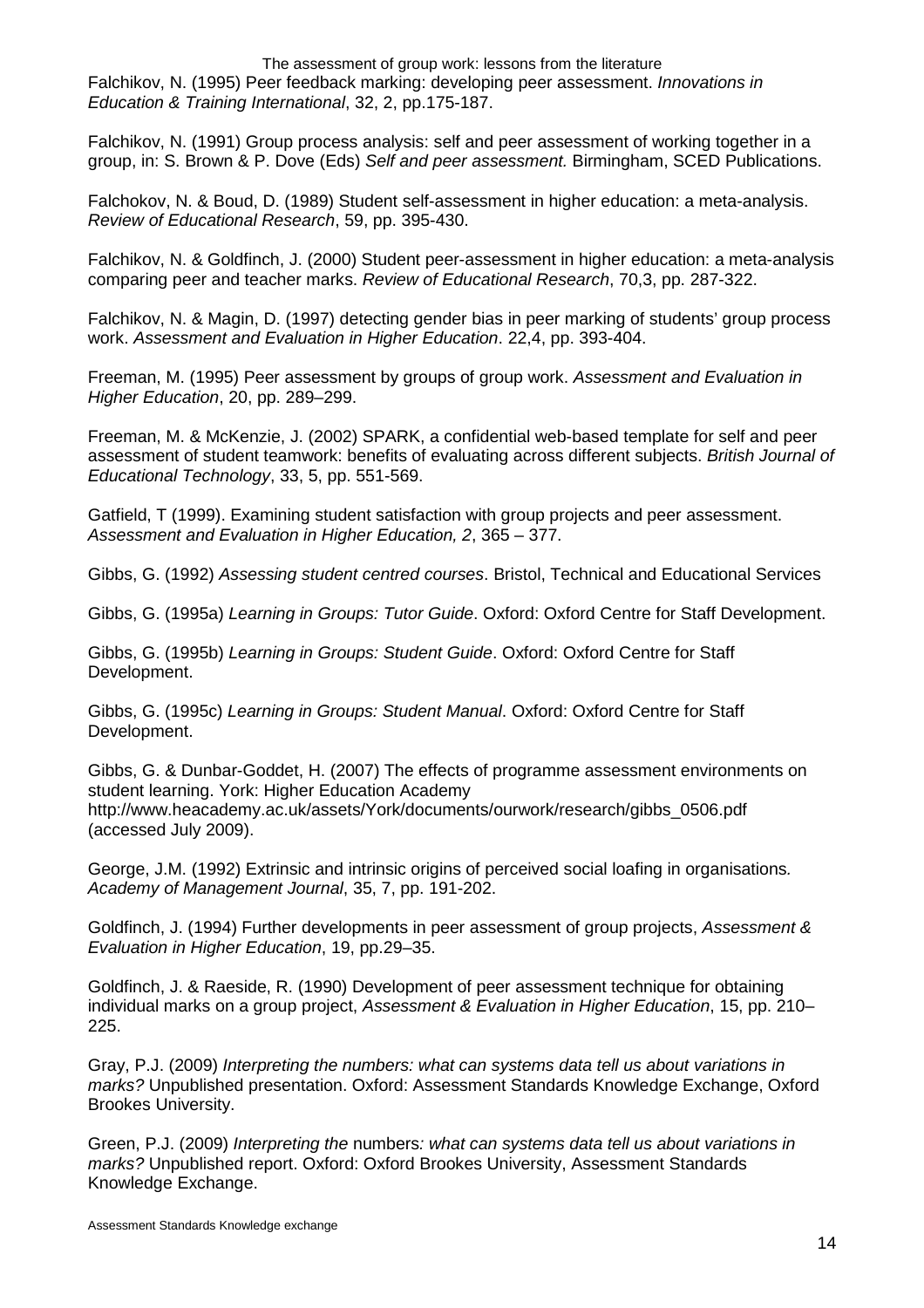The assessment of group work: lessons from the literature Gueldenzoph, L.E. & Wilson, K.S. (1997) Teaching collaboration in a technology-based environment. Instructional Strategies: an Applied Science Series. 13, 4, pp. 1-6.

Habeshaw, S., Gibbs, G. & Habeshaw, T. (1993) 53 interesting ways to assess your students (3rd Edn). Bristol: Technical and Educational Services.

Houldsworth, C. & Matthews, P.B. (2000) Group composition, performance and educational attainment. Education and Traning, 42, 1, pp. 40-53.

Hughes, I. E. & Large, B. J. (1993) Staff and peer-group assessment of oral communication skills, Studies in Higher Education, 18, 379–385.

Hindle, B. P. (1993) The 'Project': putting student-controlled, small-group work and transferable skills at the core of a geography course, Journal of Geography in Higher Education, 17, 11–20.

Johnson, D.W., Johnson, R.T. & Smith, K. (1991) Co-operative learning: Increasing college faculty instructional productivity. ASHE-ERIC Higher Education report No.4 Washington DC: The George Washington University School of Education and Human development.

Johnson, D.W., Maruyama, G., Johnson, R., Nelson, D & Skon, L. (1981) Effects of cooperative, competitive and individual goal structure on achievement: a meta-analysis. Psychological Bulletin, 89, pp. 47-62.

Kane, J.S. & Lawler, E.E. (1978) Methods of peer assessment, Psychological Bulletin, 85, 3, pp. 555-586.

Keaten, J. & Richardson, M.E. (1993) A field investigation of peer assessment as part of the student grading process. Paper presented to the Annual Meeting of the Western State Communication Association. Kansas City, MO, August 11-14.

Kegel-Flom, P. (1975) Predicting supervisor, peer and self-ratings of intern performance. Journal of Medical Education, 50, pp. 812-815.

Kerr, N. L., Bruun, S. E. (1983) Dispensability of member effort and group motivation losses: Freerider effects. Journal of Personality and Social Psychology. 44,1, pp. 78-94.

Kirchmeyer, C. (1993) Multicultural task groups, Small Group Research, 24,1, pp127-148.

Knight, J. (2004) Comparison of Student Perception and Performance in Individual and Group Assessments in Practical Classes. Journal of Geography in Higher Education, 28,1, pp. 63–81.

Latane, B., Williams, K. & Harkins, S. (1979) Many hands make light the work: the causes and consequences of social loafing, Journal of Personality and Psychology, 37(6), pp. 822–832.

Lejk, M. & Wyvill, M. (1997). Group learning and group assessment on undergraduate computing courses in higher education in the UK: results of a survey. Assessment and Evaluation in Higher Education, 22, 1, pp. 81-91.

Lejk, M. & Wyvill, M. (2001a) Peer assessment of contributions to a group project: a comparison of holistic and category-based approaches. Assessment and Evaluation in Higher Education, 26, 1, pp. 61-72.

Lejk, M. & Wyvill, M. (2001b) The effect of inclusion of self-assessment with peer assessment of contributions to a group project: a quantitative study of secret and agreed assessments. Assessment and Evaluation in Higher Education, 26, 6, pp 551-561.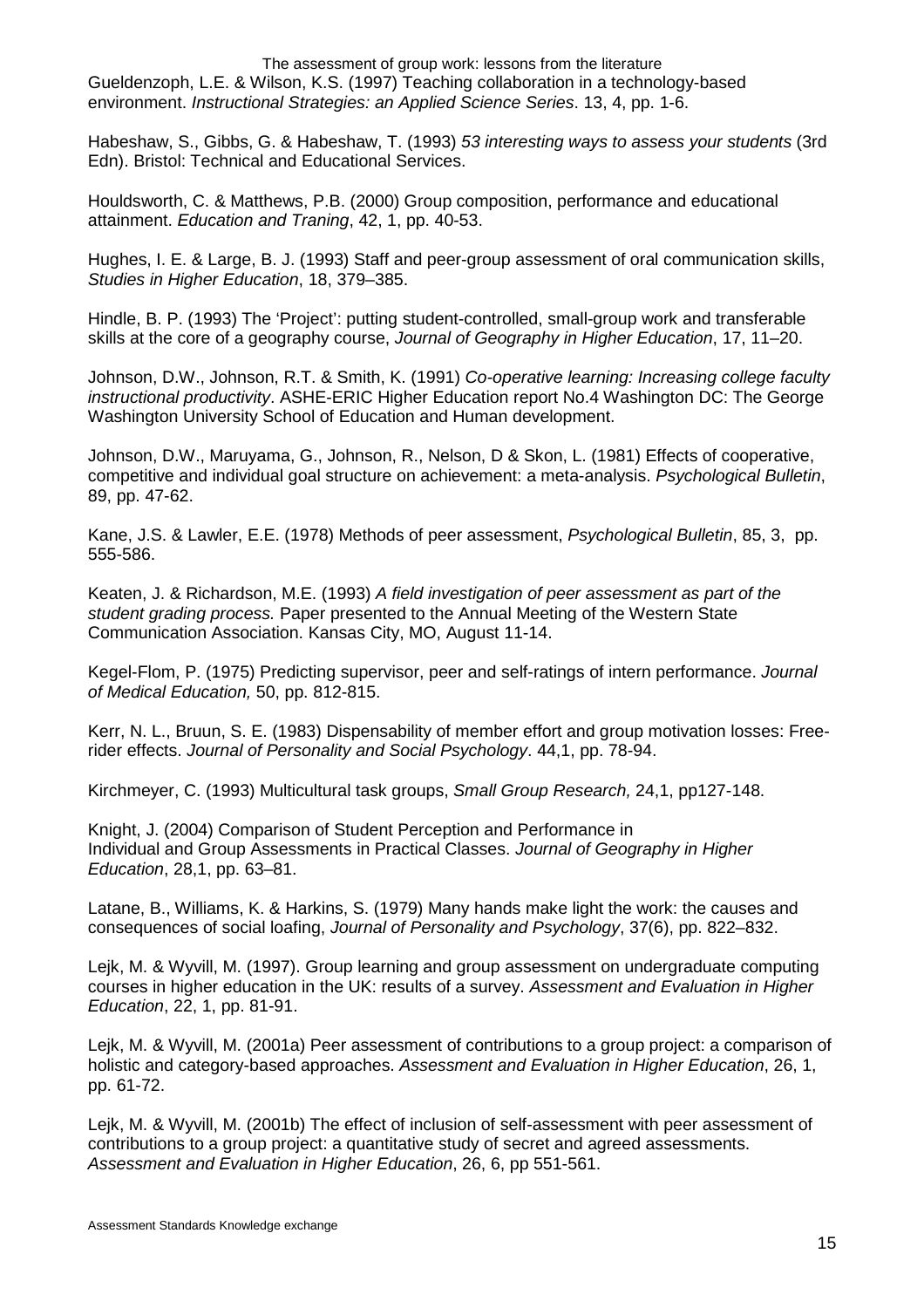Lejk, M. & Wyvill, M. (2002) Peer assessment of contributions to a group project: student attitudes to holistic and category-based approaches. Assessment and Evaluation in Higher Education, 27, 6, pp 569-577.

Lejk, M., Wyvill, M. & Farrow, S. (1996) A survey of methods for deriving individual grades from group assessments. Assessment and Evaluation in Higher Education, 21, 3, pp 267-280.

Lejk, M., Wyvill, M. & Farrow, S. (1999) Group assessment in Systems Analysis and Design: a comparison of the performance of streamed and mixed-ability groups. Assessment and Evaluation in Higher Education, 24, 1, pp 5-14.

Levi, D. & Cadiz, D. (1998) Evaluating team work on student projects: the use of behaviourally anchored scales to evaluate student performance. ERIC Document Reproduction Service, ED424250.

Li, L. K. Y. (2001) Some Refinements on Peer Assessment of Group Projects. Assessment and Evaluation in Higher Education, 26,1, pp. 5-18.

Magin, D. (1993) Should student peer ratings be used as part of summative assessment? Higher Education Research and Development, 16, pp. 537-542.

Magin, D. (2001) Reciprocity as a source of bias in multiple peer assessment of group work. Studies in Higher Education, 26,1, pp 53 – 63.

Magin, D. & Churches, A.E. (1989) What do studens learn from self and peer assessment? In Designing for Learning in Industry and Education. Canberra: Australian Society for Educational Technology, pp224-233.

Maranto, R. & Gresham, A. (1998). Using "world series shares" to fight free riding in group projects. Political Science and Politics, 31, 789 – 791.

Pitt, M.J. (2000) The application of game theory to group project assessment. Teaching in Higher Education, 5,2,pp.233-241.

Li L.K.Y. (2001) Some refinements on peer assessment of group projects. Assessment and Evaluation In Higher Education, 26, 1, pp. 5-18.

Sharp, S. (2006) Deriving individual student marks from a tutor's assessment of group work. Assessment and Evaluation in Higher Education, 31, 3, pp. 329-3433.

Sherrard, W.R. & Raafat, F. (1994) An empirical study of peer bias in evaluations: students rating students. Journal of Education for Business, 70, 1, pp. 43-48.

Springer, L., Stanne, M.E. & Donovan, S.S. (1999) Effects of small group learning on undergraduate Science, Mathematics, Engineering and Technology: a meta-analysis. Review of Educational Research, 69, 1, pp. 21-51.

Watson, W. E., Kumar, K. & Michaelsen, L. K. (1993) Cultural diversity 's impact on group process and performance : comparing culturally homogeneou s and culturally diverse task groups, The Academy of Management Journal, 36(3), pp. 590–602.

White, F., Lloyd, H., Kennedy, G. & Stuart, C. (2005) An investigation of undergraduate students' feelings and attitudes towards group work and group assessment. Higher Education Research and Development Society of Australasia Annual Conference, Sydney.

Yan, L. & Kember, D. (2003) Influence of the Curriculum and Learning Environment on Group Learning Approaches Outside the Classroom. Learning Environments Research, 6,3, pp. 285-307.